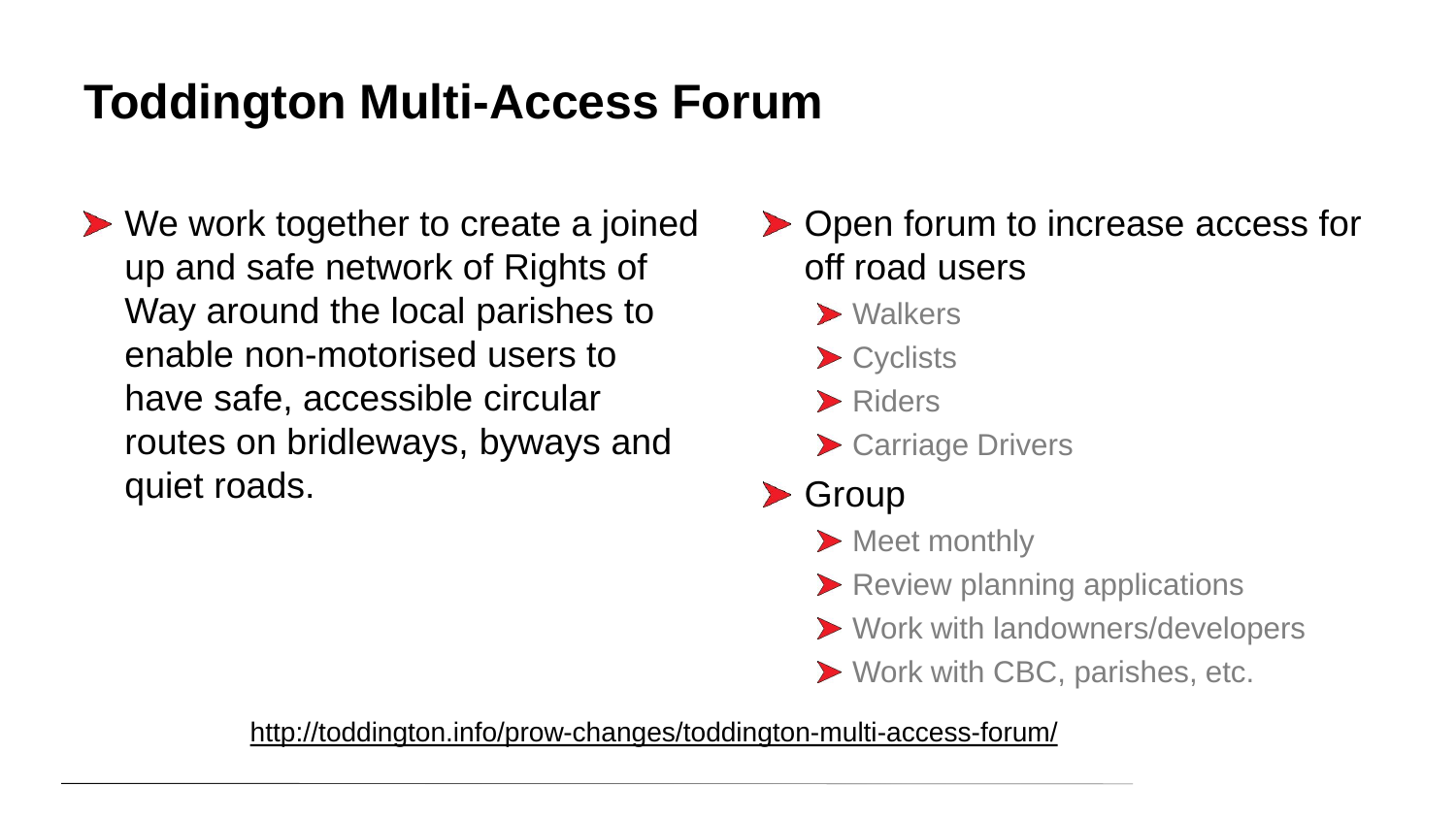# **Aspirational plans**

- Geography, centred on Toddington and surrounding parishes:
	- **>Chalgrave Example 2 >Harlington >Hockcliffe >Tingrith** Milton Bryan Sundon Houghton Regis (rural side) **>Westoning**
	- **>Battlesden**

Green = existing Bridleway/byway Yellow = quiet road Red = aspiration to riding route Red dots = route to be determined

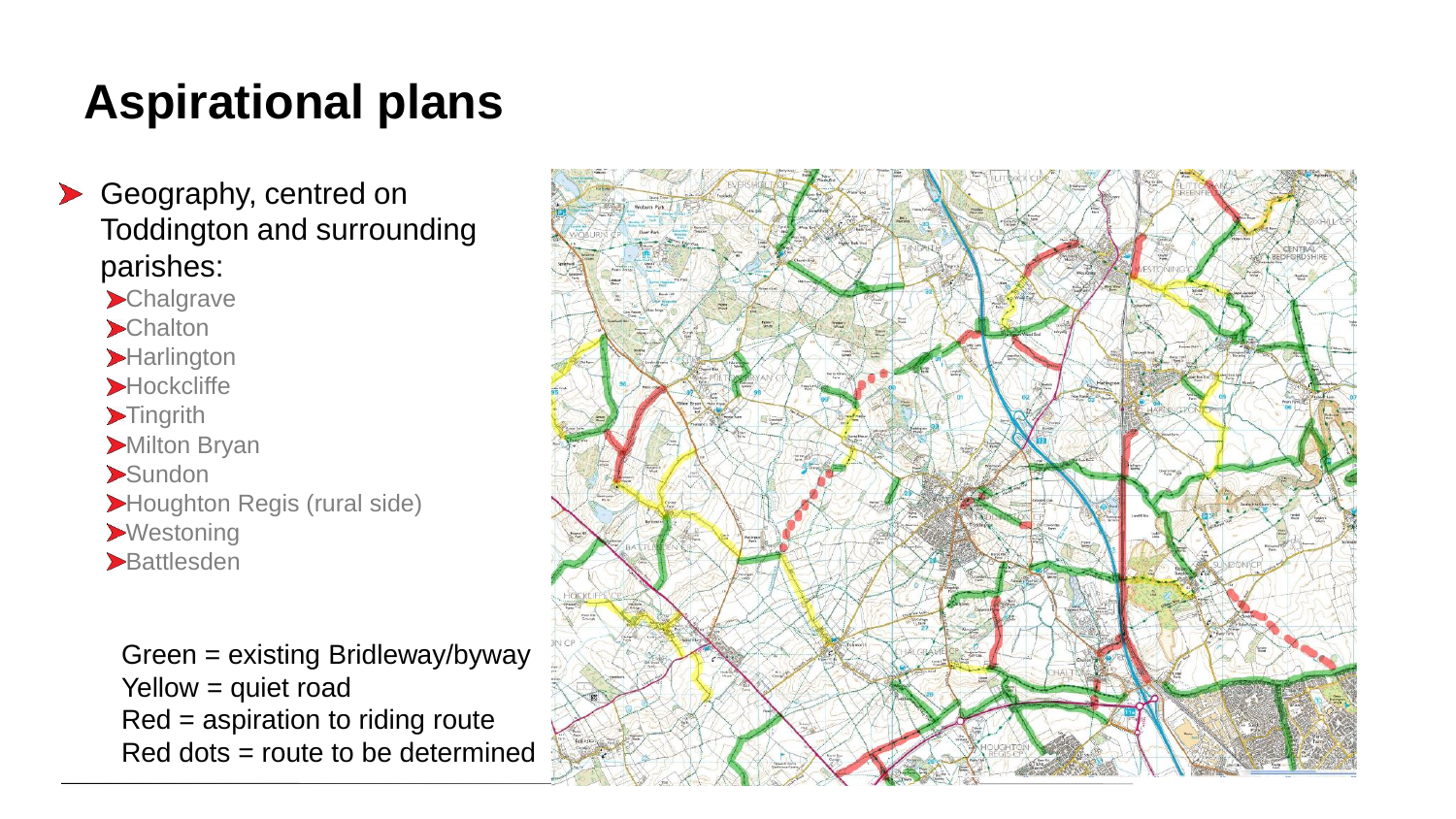## **1 Grove farm**

- ▶ Upgrade from FP to BW
- ▶ Rationalise some FP
- **Link two existing BW**
- ▶ Vital link on the east-west route across top of Dunstable, Houghton Regis & Luton

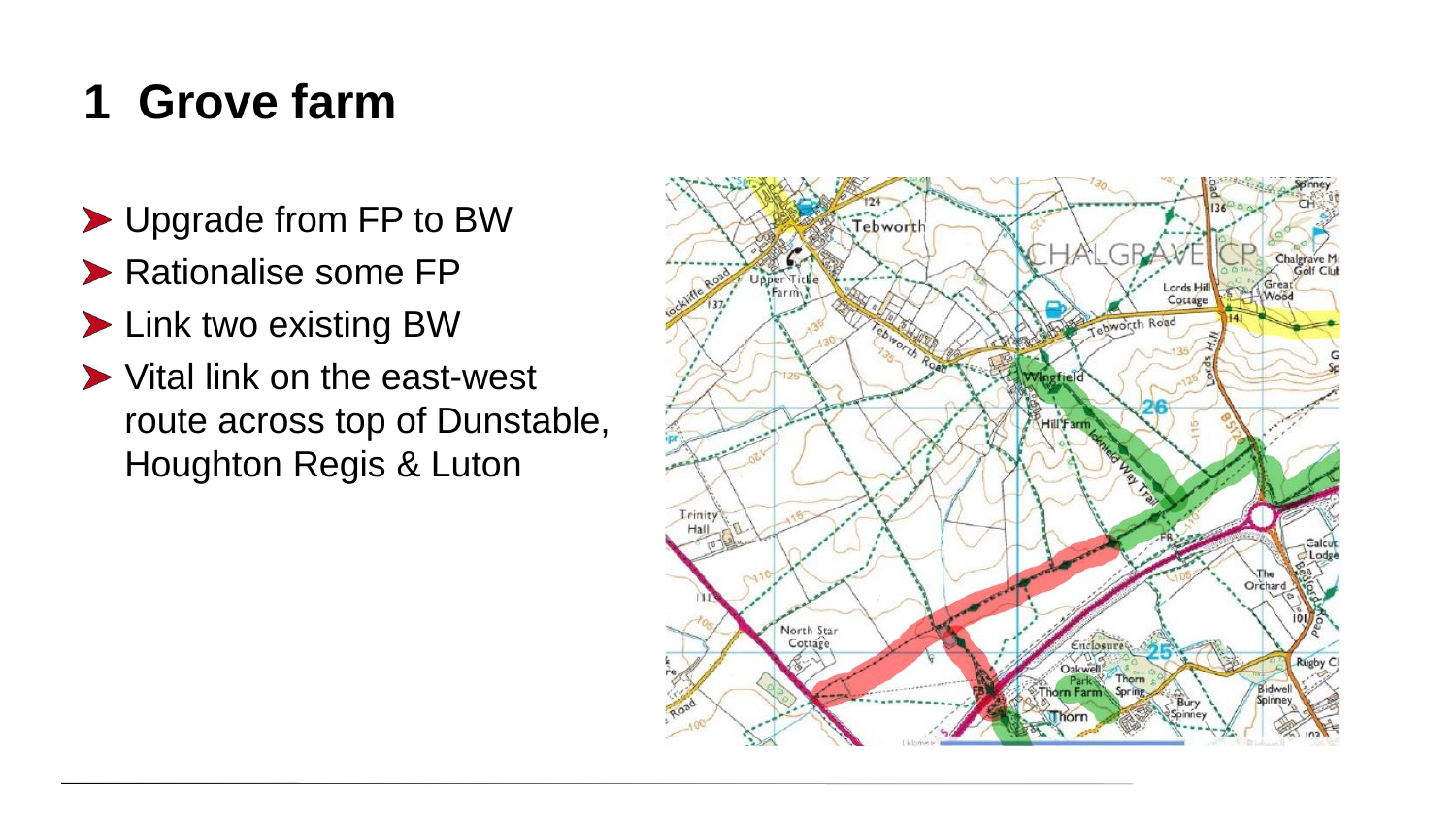## **2 Harlington - Chalton**

- ▶ Upgrade from FP to BW/byway
- ▶ Mixed ownership on route CBC, Network Rail, National Highways, National Grid, others.
- ▶ Potential development
- ▶ Opportunity to upgrade incrementally

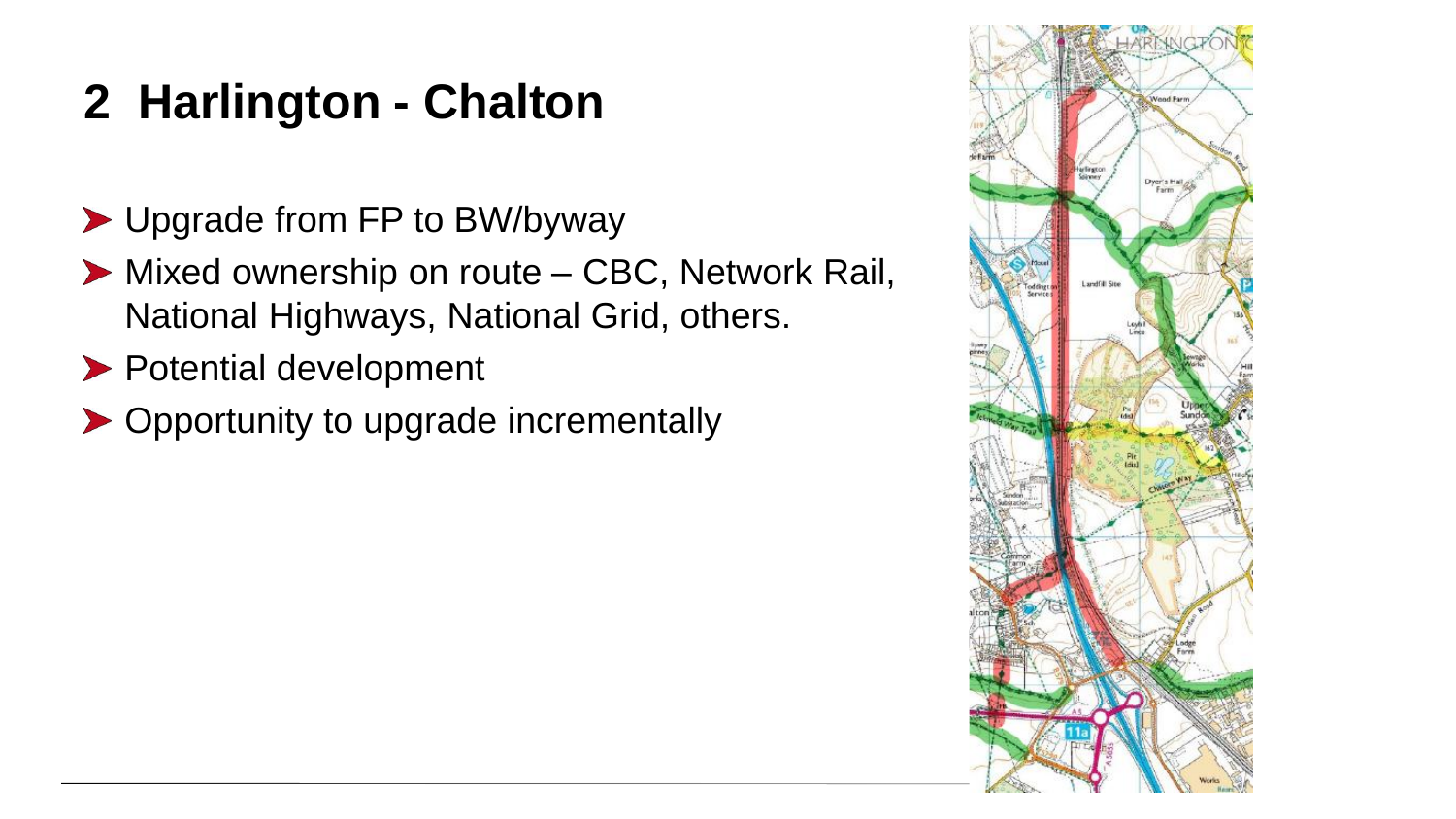#### **3 M1 to Lodge farm, to Park Road, to The Lane in Tebworth**

- ▶ Upgrade from FP to BW
- ▶ Create new routes
- Across farmland
- ▶ Opportunity to rationalise some existing PRoW